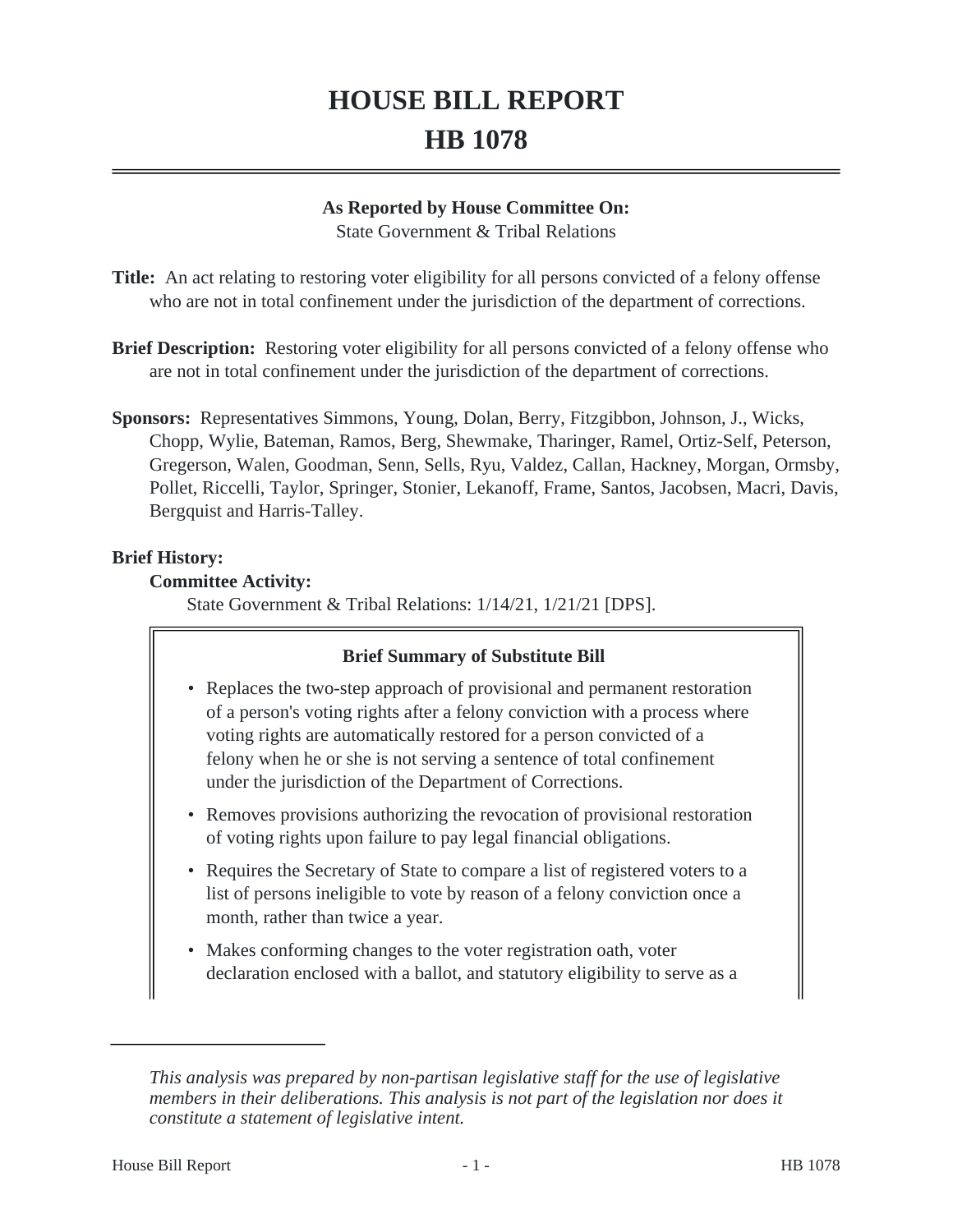juror.

• Authorizes counties to use existing ballot materials for elections taking place in 2021, so long as an insert is included with the ballot materials reflecting the revised voter declaration.

## **HOUSE COMMITTEE ON STATE GOVERNMENT & TRIBAL RELATIONS**

**Majority Report:** The substitute bill be substituted therefor and the substitute bill do pass. Signed by 4 members: Representatives Valdez, Chair; Lekanoff, Vice Chair; Dolan and Gregerson.

**Minority Report:** Do not pass. Signed by 3 members: Representatives Volz, Ranking Minority Member; Walsh, Assistant Ranking Minority Member; Graham.

**Staff:** Desiree Omli (786-7105).

#### **Background:**

#### Voting Rights.

All persons who are at least 18 years old, a United States citizen, and have lived in the state, county, and precinct for 30 days preceding an election are entitled to vote, unless that person has been convicted of an infamous crime and their civil rights have not been restored. An "infamous crime" includes crimes punishable by death in the state penitentiary or imprisonment in a state or federal correctional facility, which are crimes classified as a felony.

A person who has been convicted of a felony in a state court may have their right to vote provisionally restored if the person is not under the authority of the Department of Corrections (DOC). A person is under the authority of the DOC if the person is:

- serving a sentence of confinement in the custody of the DOC; or
- subject to community custody.

A person's right to vote may then be permanently restored by any of the following methods for each felony conviction:

- a certificate of discharge issued by the sentencing court;
- a court order restoring voting rights;
- a final order of discharge issued by the Indeterminate Sentence Review Board; or
- a certificate of restoration issued by the Governor.

All defendants who are convicted of a felony are required by the court to sign a statement acknowledging that, among other things, the person's right to vote has been lost, his or her voter registration will be canceled, the ways in which the person's right to vote may be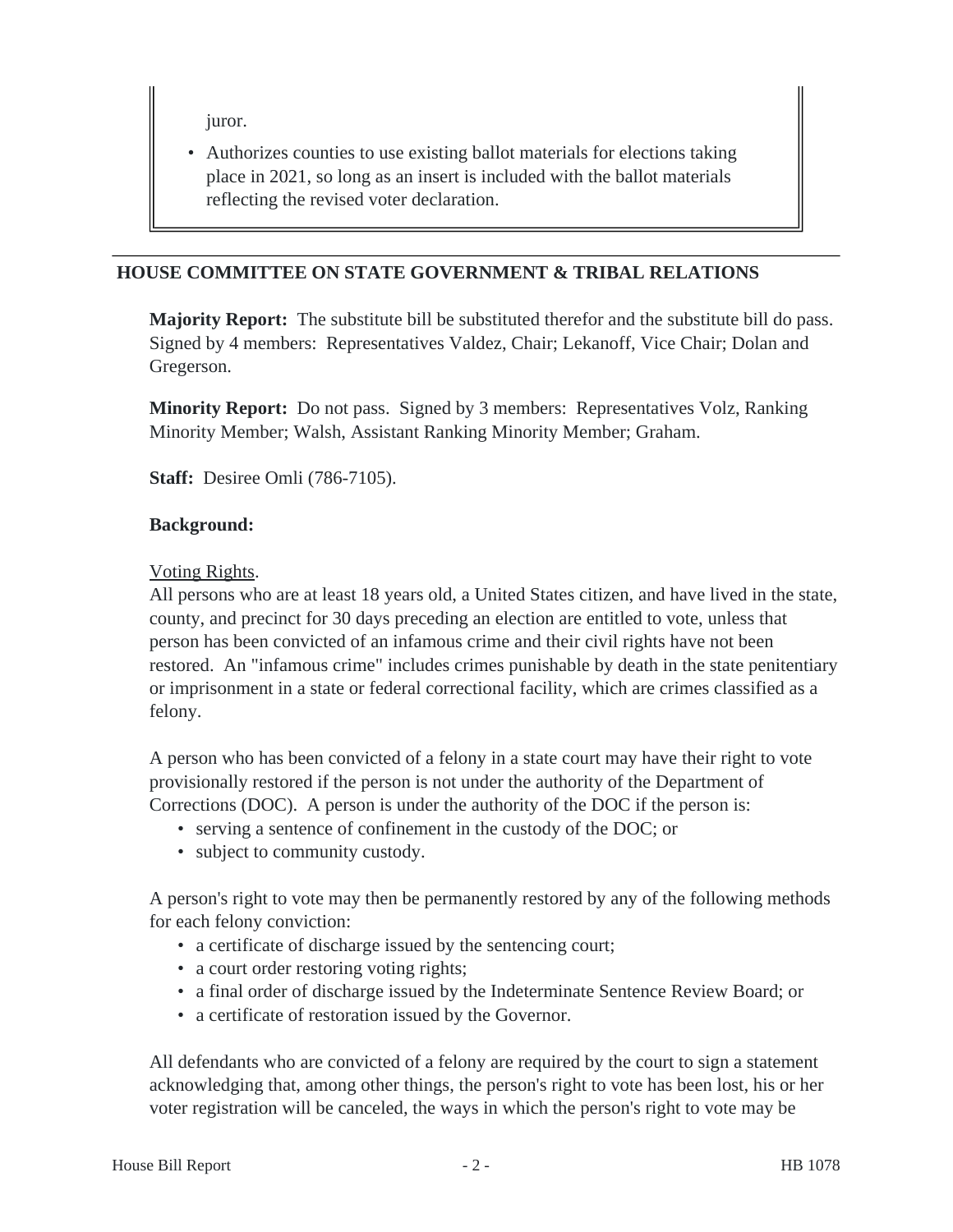restored, and that the person must reregister before voting.

# Community Custody.

Community custody is the portion of a persons sentence served in the community subject to conditions imposed by the court and the DOC. Courts must order community custody for persons convicted of certain crimes or in accordance with a sentencing alternative. Community custody conditions may include: living in an approved residence; refraining from contacting certain persons; drug and alcohol treatment; and others. If a person violates the conditions of community custody, the person may be subject to a variety of sanctions. Certain violations may result in the person being returned to confinement for specified periods.

# Legal Financial Obligations.

When a person is convicted of a crime, the court may impose legal financial obligations (LFOs) as part of the judgment and sentence. Legal financial obligations include: restitution; crime victims' compensation fees; costs associated with the offender's prosecution and sentence; fines; penalties; and assessments. If a person willfully fails to pay their LFOs, he or she may be subject to penalties for noncompliance.

A person may have the provisional restoration of their voting rights revoked if a sentencing court determines that a person willfully failed to comply with the terms of his or her order to pay their LFOs. If a person fails to make three payments in a 12-month period and the county clerk or restitution recipient requests, the prosecutor must seek to revoke that person's provisional voting right.

# Voter Rolls.

At least twice a year, the Secretary of State (Secretary) must compare the list of registered voters to a list of persons not eligible to vote due to a felony conviction or having their provisional voting rights revoked. If a person is found to not be eligible to vote, the Secretary or the county auditor must send that person a notice of the proposed cancellation and an explanation of the requirements for provisionally and permanently restoring their right to vote.

# Department of Corrections.

Prior to the termination of its authority over an inmate, the DOC must notify the inmate in writing of the process to provisionally and permanently restore the inmate's voting rights.

# **Summary of Substitute Bill:**

# Voting Rights.

After a felony conviction in a state court, the right to vote is automatically restored if the person is not serving a sentence of total confinement under the jurisdiction of the DOC. "Total confinement" is 24-hour confinement inside the physical boundaries of a facility or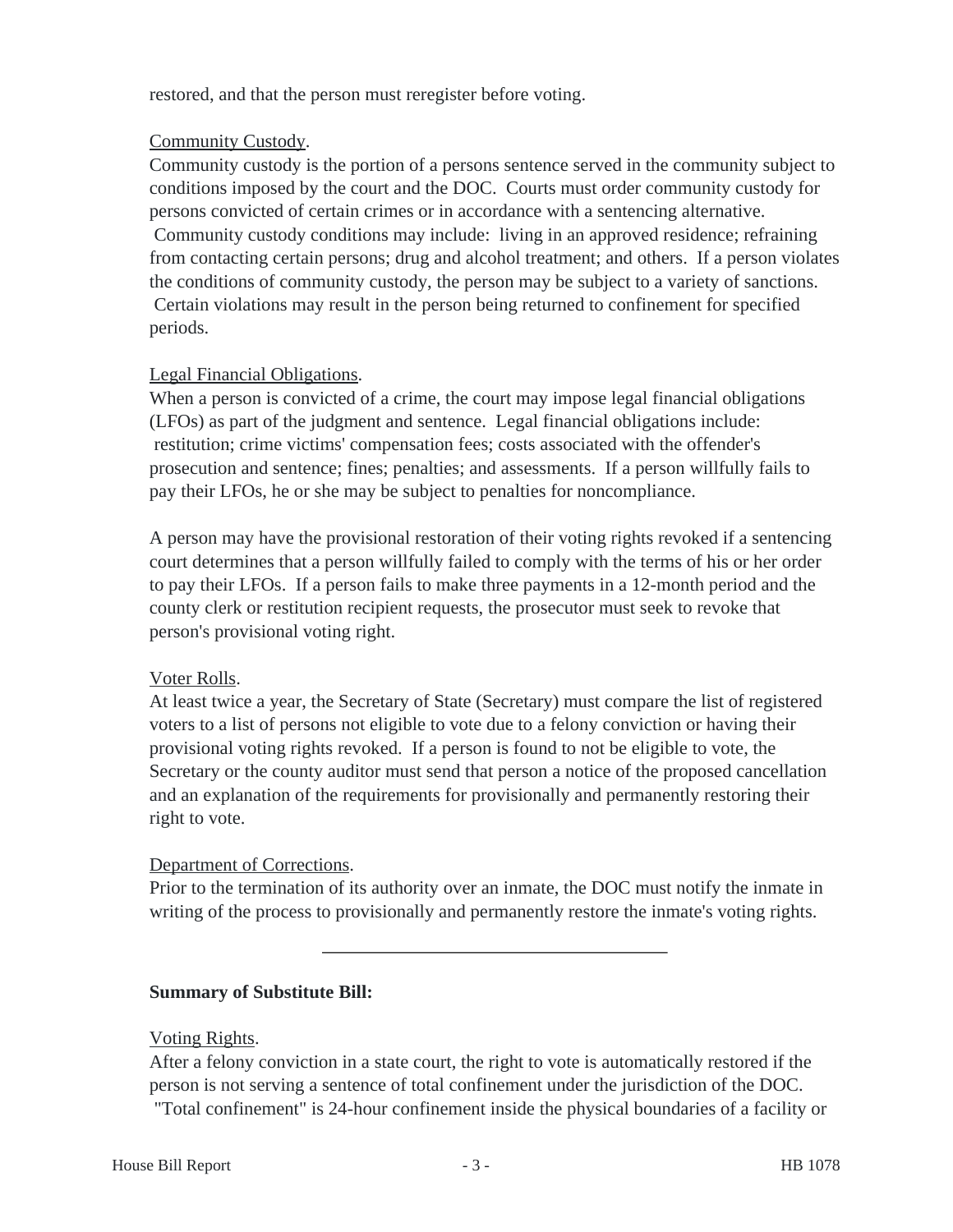institution operated or used under contract by the state or any other unit of government. Total confinement**,** as used in the elections code, does not include confinement imposed as a sanction for a community custody violation.

A person who is convicted of a felony offense must reregister to vote only if they are sentenced to a term of total confinement under the jurisdiction of the DOC.

A defendant who is convicted of a felony is required to sign a statement acknowledging the loss of their voting right only if that person is convicted of a felony and sentenced to a term of total confinement under the jurisdiction of the DOC. Conforming changes are made to the content of the statement of acknowledgment.

#### Legal Financial Obligations.

Provisions authorizing revocation of a person's voting right for reason of failure to pay their LFOs are removed.

#### Voter Rolls.

At least once a month, the Secretary must compare the list of registered voters to a list of persons not eligible to vote due to serving a sentence of total confinement under the jurisdiction of the DOC.

# Department of Corrections.

Conforming changes are made to the DOC's notice requirement to inmates. It is also clarified that the DOC must provide the required notice prior to release from, or transfer to partial confinement from, total confinement under the jurisdiction of the DOC. The DOC is not required to provide the specified voter registration information to persons who are released from the DOC's facility to an out-of-state jurisdiction or to a federal detention center, pursuant to a felony conviction.

#### Other Provisions.

Conforming changes are made to the voter registration oath, voter declaration enclosed with a ballot, and statutory eligibility to serve as a juror.

Counties that have already printed ballot materials for elections taking place in 2021, including special elections, primaries, and general elections, are not required to reprint or reorder ballot materials reflecting the revisions to the voter declaration. However, such counties must include an insert with the ballot materials that predominantly displays the revised declaration.

# **Substitute Bill Compared to Original Bill:**

# Voting Rights.

The definition of "total confinement" as used in the elections code is modified to specify that a sentence of total confinement does not include confinement imposed as a sanction for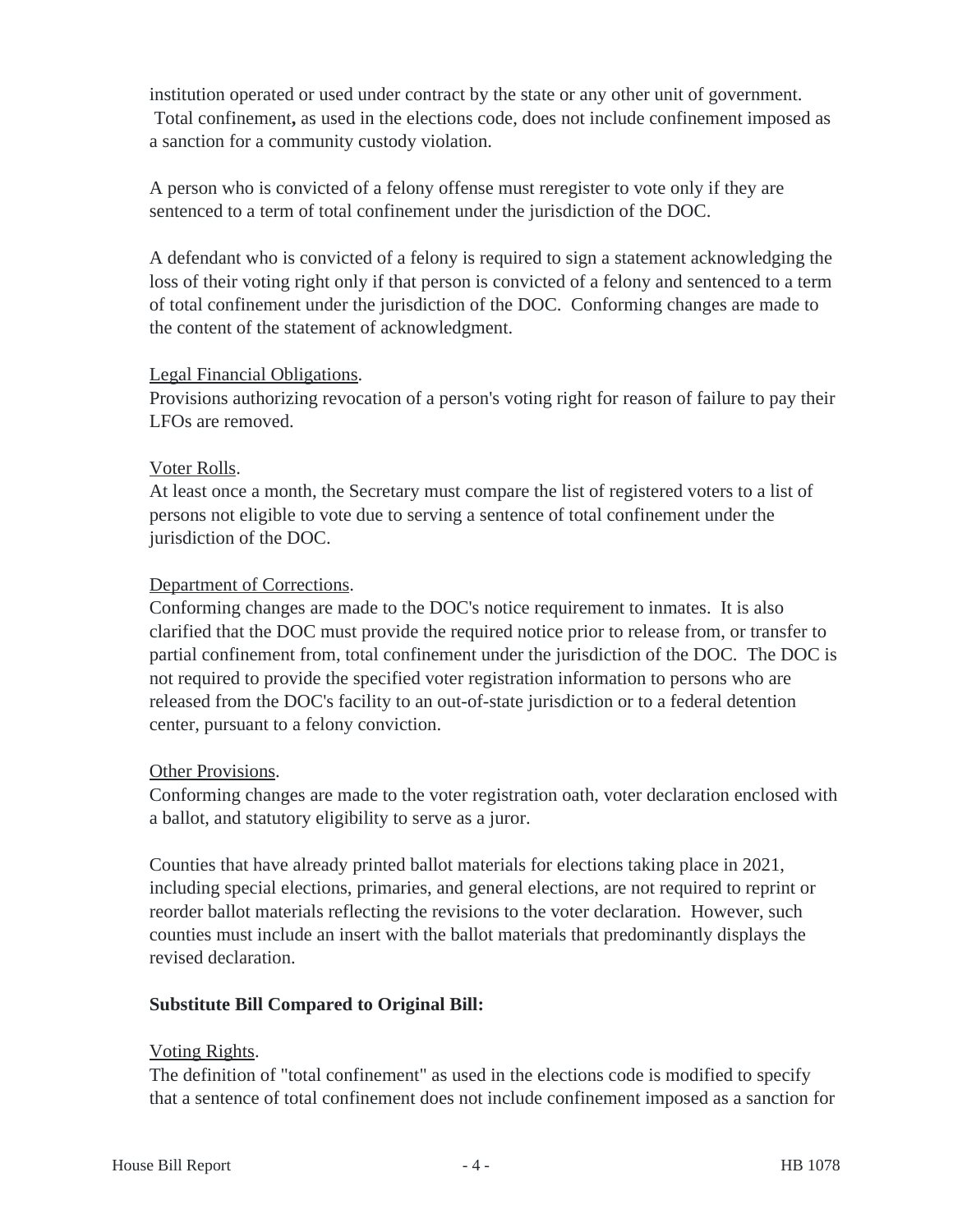a community custody violation under RCW 94A.633(1).

The requirement that all persons convicted of a felony reregister to vote is removed, and only persons convicted of a felony offense and who are sentenced to a term of total confinement under the jurisdiction of the DOC must reregister to vote once their voting rights are restored.

## Department of Corrections.

The DOC is not required to provide the specified voter registration information to persons who are released from the DOC's facility to an out-of-state jurisdiction or to a federal detention center, pursuant to a felony conviction.

# Other Provisions — Voter Declaration.

Counties that have already printed ballot materials for elections taking place in 2021, including special elections, primaries, and general elections, are not required to reprint or reorder ballot materials reflecting the revisions to the voter declaration. However, such counties must include an insert with the ballot materials that predominantly displays the revised declaration.

# **Appropriation:** None.

**Fiscal Note:** Available. New fiscal note requested on January 21, 2021.

**Effective Date of Substitute Bill:** The bill takes effect 90 days after adjournment of the session in which the bill is passed.

# **Staff Summary of Public Testimony:**

(In support) The right to vote is a fundamental right of every American and a way for Americans to engage in our democratic process. It is an inherent right, which is fundamental to ensuring a free and open democracy. Currently, a person convicted of a felony may have their voting rights restored, but it is a complicated process, and if they do not have the money to pay their legal financial obligations, they can lose their voting rights. This bill would make the restoration process easier to administer, establishing bright lines and clear standards for administrators to follow. In additional, federal laws limit circumstances when a person can be removed from voter rolls, and this bill will ensure that a person's name is not accidentally removed.

This bill is in alignment with the DOC's mission to improve public safety by positively changing lives. It will potentially restore voting rights to over 26,000 Washingtonians. Restoring a person's right to vote has no public safety risk. Research shows that restoring a person's right to vote reduces recidivism. When a person is released from custody, they are deemed by the DOC to be safe to reenter the community. These individuals need to be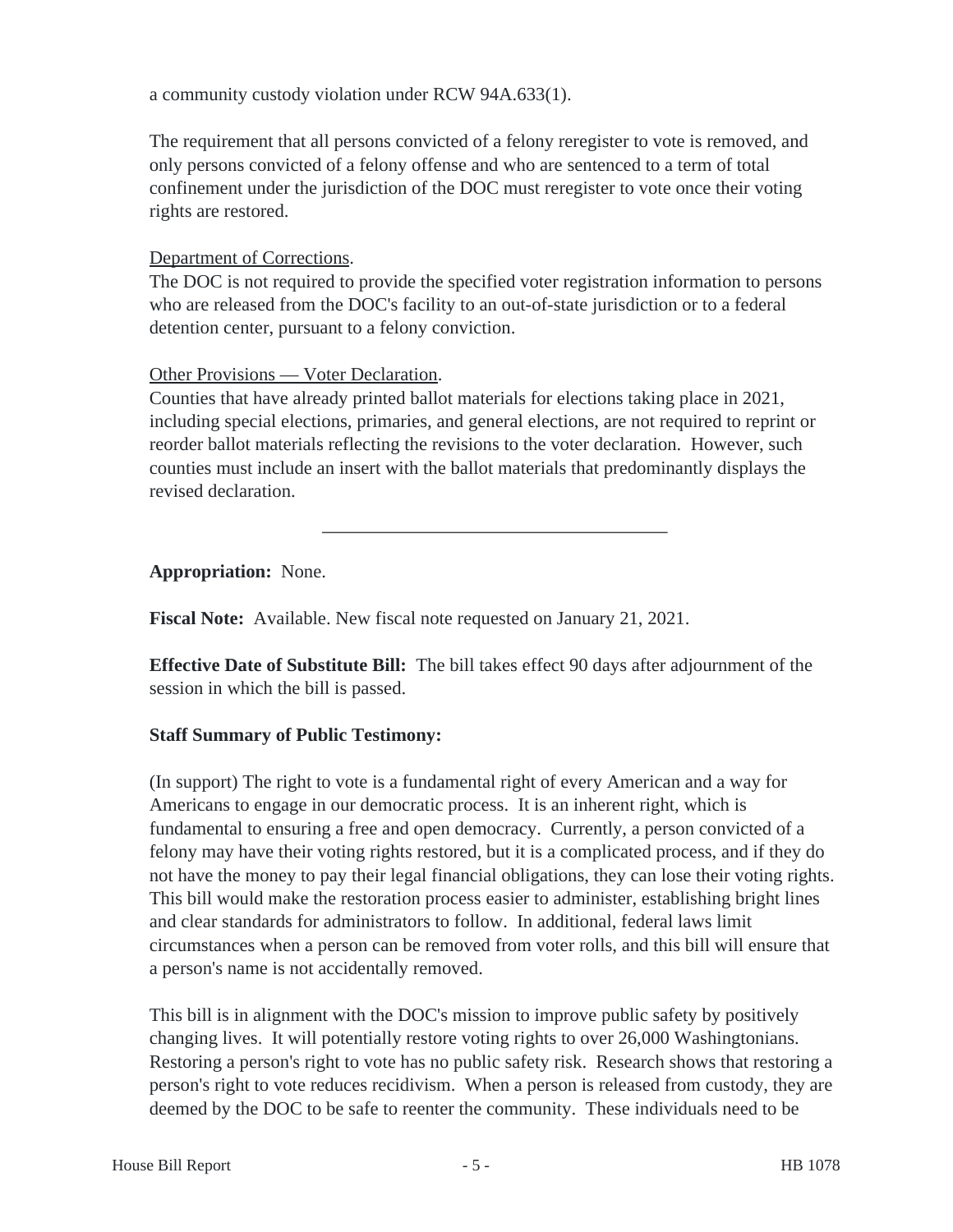given the opportunity to reengage in the community so that they feel connected to the community, and the policies in place need to motivate them to be engaged. When the system works to rehumanize people by having them engage in democracy, they succeed; but when the system marginalizes people, it discourages success. The bill would restore dignity to a person after they have served their time.

People with felony convictions who have been released into the community, or who are on work release, are working and paying taxes just like everyone else. However, they have a hard time reentering society because they have to fight the stigma of being a felon. Apprentices in the trades sector, for example, have been criminally involved and this bill would help them be engaged in the civic process. People who have been released should have a voice in matters that impact them, such as decisions relating to behavioral health systems that people rely on to keep them safe. The right to vote gives a person a voice and lets them know that they matter.

Many victims of trafficking, child abuse, and sexual abuse, become involved in the criminal system themselves because of situations directly linked to their abuse, such as trauma. In addition, people with serious mental illness represent 15 percent of the prison population—these are people who the system has failed. Inequality in our system is impalpable. Our society is still addressing the impact of Jim Crow laws on certain populations and would reconcile the disproportionate trauma perpetuated on tribal citizens and people of color. This bill would help to correct the disproportionate impact of criminal laws on that population. In addition, by allowing people in community custody to vote, the bill will curb the impact of indeterminate sentencing because a person convicted of a class A felony can be sentenced to community custody for life.

Conditioning whether a person's voting rights are restored on the severity of the crime committed is misguided. The legal system already accounts for the severity of the crime at sentencing. No state that provides for automatic restoration of voting rights provides for such carve outs.

Regarding legal financial obligations, debtors' prisons don't work, and it is counterproductive.

# (Opposed) None.

(Other) The Secretary believes in the rule of law and follows the law precisely. The bill is constitutional and administrable.

**Persons Testifying:** (In support) Representative Simmons, prime sponsor; Danielle Armbruster and Mac B. Pevey, Department of Corrections; Amber Letchworth and Kurtis Robinson, I Did the Time; Sahar Fathir, Washington State Office of the Attorney General; Heather Kurtenbach, Iron Workers Local 86; Russell Brown, Washington Association of Prosecuting Attorneys; Jillian Andreottola, Asian Pacific American Coalition for Equality;